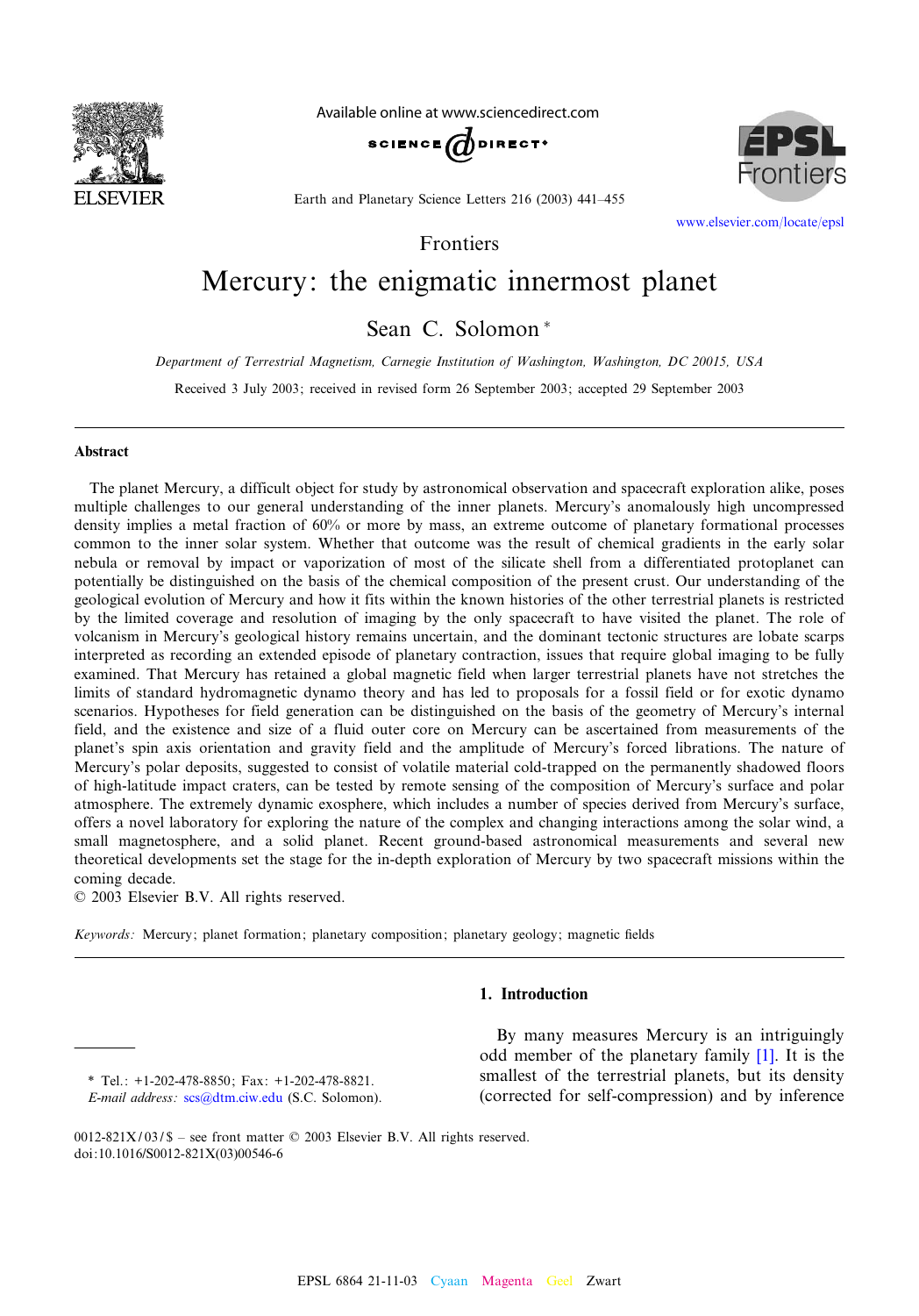

Fig. 1. [Mosaic](#page-14-0) of images of Mercury obtained by the Mariner 10 spacecraft on the incoming portion of its first flyby of Mercury [102]. Mercury has a radius of 2440 km and a mass equal to 0.055 Earth masses.

its mass fraction of metal are the highest of any planet in the solar system. Its ancient surface (Fig. 1) suggests that internal geological activity ceased earlier than on any other terrestrial planet, yet it retains a global magnetic field of internal origin. As the closest planet to the Sun, Mercury displays the largest range in diurnal temperature in the solar system, but the floors of its polar craters remain sufficiently cold to trap highly volatile species. It is the only solar system body locked in a spin-orbit resonance where the ratio of orbital period to spin period is precisely 3:2 (unlike the more common 1:1 ratio, as for the Moon). Mercury's atmosphere is both the most tenuous and the most strongly variable among the terrestrial planets and the only atmosphere in which such crustally derived elements as sodium, potassium, and calcium are major constituents.

A further context in which to regard Mercury's unusual attribute[s is](#page-11-0) provided by the recent discovery of planets and planetary systems in orbit about other stars [2]. While the extrasolar planets documented to date are all analogues to the gasgiant planets of our solar system, the orbital parameters of Mercury fall within those of known extrasolar planets (Fig. 2), and Mercury provides our nearest laboratory for studying planetary system processes in the vicinity of a host star. [Fur](#page-11-0)ther, a variety of efforts are under way to detect and characterize extrasolar Earth-like planets [3], and Mercury will provide a relevant point of comparison with those less than 1 AU from their parent star.

Mercury is, however, a difficult object for study. Earth-based astronomical observations must contend with the fact that Mercury is never far from the Sun in the sky. Mercury is a forbidden target of the Hubble Space Telescope and presumably of other space imaging systems for



Fig. 2. Orbital characteristics of extrasolar planets compared with those of Mercury and Ea[rth](#page-11-0). Shown are all extrasolar planet candidates with M sin  $i < 10$  M<sub>J</sub> and with published radial velocity measurements  $[2]$ , where *M* is the planet mass, i is the [angle](#page-14-0) between the planet's orbital plane and the line linking the Earth and the parent star, and  $M_J$  is the mass of Jupiter [103].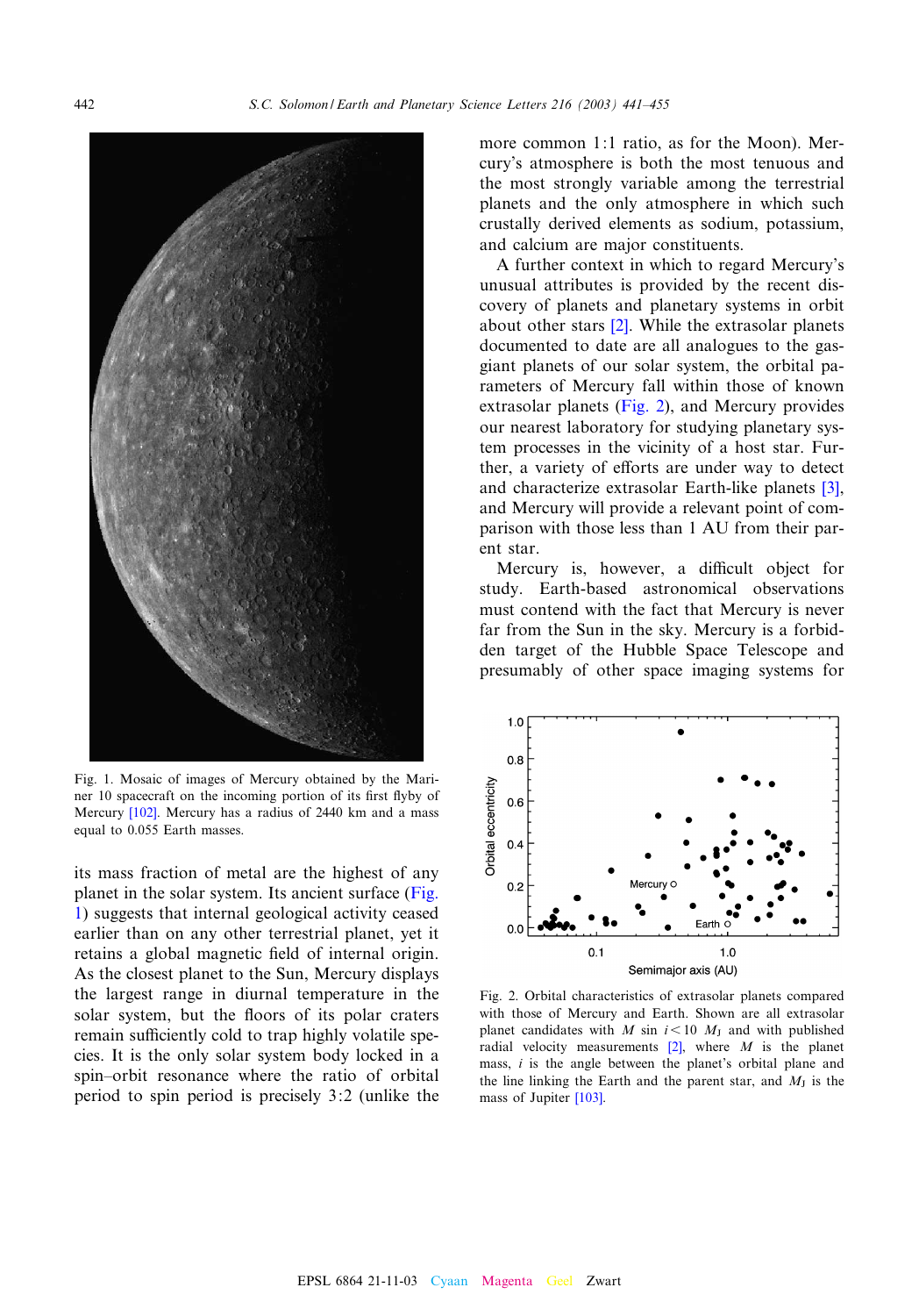which direct observations near the Sun must be avoided. Mercury poses severe thermal and dynamical challenges to observation by spacecraft, and to date the planet has been visited only by Mariner 10, which flew by Mercury three times in 1974^1975.

Two spacecraft missions are now being readied to return to Mercury with suites of sophisticated instruments to carry out remote sensing and in situ measurement[s. The](#page-11-0) MESSENGER (MErcury Surface, Space ENvironment, GEochemistry, and Ranging) mission  $[4-6]$ , developed under the Discovery Program of the U.S. National Aeronautics and Space Administration, is scheduled to be launched in 2004, to fly by Mercury in 2007 and 2008, and to orbit Mercury for one year beginning in 2009. The BepiColombo mission, under development by the European Space Agency and the Institute of Space and Astronautical Science in Japan, will inclu[de two](#page-11-0) orbiting spacecraft and the option of a landed package and will launch as early as  $2011$   $[7-9]$ . In part because of these upcoming missions, and in part the result of improvements in astronomical technology and methodology, the planet Mercury has been the object of renewed theoretical and observational interest.

The scientific objectives of the MESSENGER mission hint at the broader importance of Mercury to our general understanding of the processes that governed the formation and [evo](#page-11-0)lution of the inner planets. MESSENGER was designed to address six broad scientific questions  $[4]$ :

What planetary formational processes led to the high metal/silicate ratio in Mercury ?

What is the geological history of Mercury?

What are the nature and origin of Mercury's magnetic field?

What are the structure and state of Mercury's core ?

What are the radar-reflective materials at Mercury's poles ?

What are the important volatile species and their sources an[d sink](#page-11-0)s on and near Mercury?

These questions, also objectives of the BepiColombo mission [7,10], provide a framework for laying out the principal issues to be addressed by spacecraft observations at Mercury as well as

the most recent progress that has been made toward sharpening these issues and their interconnections in anticipation of the forthcoming missions.

#### 2. Mercury's bulk composition

Mercury's uncompressed density (about 5.3  $Mg/m<sup>3</sup>$ ), the highest of any planet, has long been taken as evidence that iron is the most abundant contributor to the bulk composition. Interior structure models in which a core has fully differentiated from the overlying silicate mantle indicate that the core radius is approximately 75% of the planetary radius and the fractional core mass about 60% if the core is pure iron; still [larg](#page-12-0)er values are possible if the core has a light element such as sulfur alloyed with the iron [11]. Such a metallic mass fraction is at least twice that of the Earth, Venus, or Mars.

Calculations of dynamically plausible scenarios for the accretion of the terrestrial planets permit a wide range of outcomes for Mercury. Given an initial pr[otopl](#page-12-0)anetary nebular disk of gas and dust, planetesimals accrete to kilometer size in  $10<sup>4</sup>$  years  $[12]$  and runaway growth of planetary embr[yos o](#page-12-0)f Mercury to Mars size accrete by the gravitational accumulation of planetesimals in  $10<sup>5</sup>$ years [13]. During run[awa](#page-12-0)y growth, Mercury-size bodies can experience substantial migrations of their semimajor axes [14]. Further, each of the terrestrial planets probably formed from material originally occupying a wide range in solar distance, although some correlation is expected between the final heliocentric distance of a planet and those of the planetesimals from which it formed [14,15].

Three explanations for the high metal fraction of Mercury have been put forward. The first invokes differences in the response of iron and silicate particles t[o ae](#page-12-0)rodynamic drag by nebular gas to achieve fractionation at the onset of planetesimal accretion [16]. The second and third explanations invoke processes late in the planetary accretion process, after the Mercury protoplanet had differentiated silicate mantle from metal core. In one, the high metal content of Mercury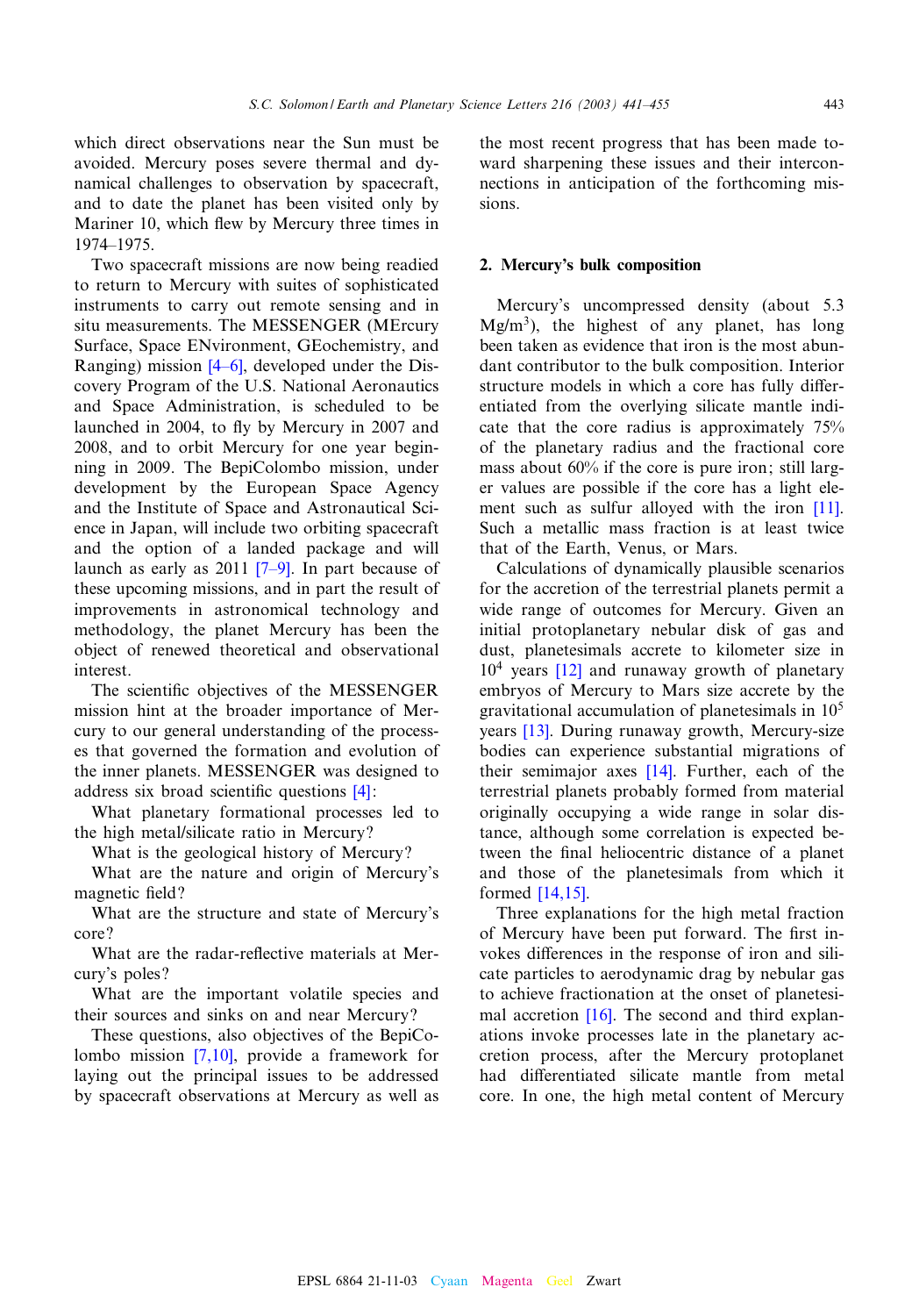is attributed to prefer[ential v](#page-12-0)aporization of silicates by radiation from a hot nebula and removal by a strong s[olar win](#page-12-0)d  $[17,18]$ . In the other, selective removal of silicate occurred as a result of a giant impact [14,19].

These thr[ee hy](#page-12-0)potheses lead to different predictions for the bulk chemistry of the silicate fraction of Mercury [20]. Under the giant impact hypothesis, the residual silicate material on Mercury would be dominantly of mantle composition. The FeO content would reflect the oxidation state of the material from which the protoplanet accreted, but the loss of much of the original crust would deplete Ca, Al, and alkali metals without enriching refractory elements. The vaporization mode[l, in](#page-12-0) contrast, predicts strong enrichment of refractory elements and depletion of alkalis and FeO [18]. Under both of these hypotheses, the present crust should represent primarily the integrated volume of [mag](#page-12-0)ma produced by partial melting of the relic mantle. Under the aerodynamic sorting proposal  $[16]$ , the core and silicate portions of Mercury can be prescribed by nebular condensation m[odels](#page-12-0), suitably weighted by solar distance, except that the ratio of metal to silicate is much larger [20]. This hypothesis permits a thick primordial crust, i.e., one produced by crystal^liquid fractionation of a silicate magma ocean. Determining the bulk chemistry of the silicate portion of Mercury thus offers an opportunity to discern those processes operating during the formation of the inner solar system that had the greatest influence on producing the distinct compositions of the inner planets.

Present information on the chemistry and mineralogy of the surface of Mercury, however, is too limited to distinguish clearly among the competing hypotheses. Ground-based reflectance spectra at visible and nea[r-inf](#page-12-0)rared wavelengths do not show a consistent absorption feature [near](#page-12-0)  $1 \mu m$ diagnostic of Fe<sup>2+</sup> [21], limiting the average FeO content to be less than about  $3-4$  wt% [22]. Very reduced compositions comparable to enstatite achondrite meteorites with less than 0.1% FeO are compatible with Mercury's reflectance, although a generally red spectral slope is thought to be the result of nanophase iron metal, altered by space weathering from silicates originally con-



Fig. 3. Mid-infrared spectra of Mercury [24] compared with those for three laboratory samples. The peak near 5  $\mu$ m [ma](#page-11-0)tches features attributable to pyroxene, and the peak near 8 µm matches spectral characteristics of plagioclase feldspar [1].

taining a few percent FeO [23]. Earth-based midinfrared observations show emission features (Fig. 3) consistent with the presence of both calcic plagioclase feldspar containing some sodium and very-low-FeO pyroxene; variations in spectral features [with](#page-12-0) Mercury longitude indicate that surface mineralogical composition is spatially heterogeneous [24]. Mature lunar highlan[d an](#page-12-0)orthosite soils are regarded as good general spectral analogues to Mercury surface materials [25].

On the basis of the low FeO content of Mercury's surface materials inferred from Earth-based spectra and Mariner 10 color images, surface [unit](#page-12-0)s interpreted as volcanic in origin are thought to average no more than about 3% FeO by weight [26]. On the grounds that the solid/liquid partition coefficient for FeO during partial melting of [man](#page-12-0)tle material is near unity, the mantle FeO abundance has been inferred to be comparable [26]. This deduction, together with a general increase in bulk silicate FeO content with solar distance for the terrestrial planets and the eucrite parent body, has been taken to suggest both that the inner solar nebula displayed a radial gradient in FeO and that Mercury was assembled [dom](#page-12-0)inantly from planetesimals that formed at solar distances similar to that of Mercury at present [26].

Were samples from Mercury to be recognized in the world's meteorite collections, of course, it would be possible to obtain information on iso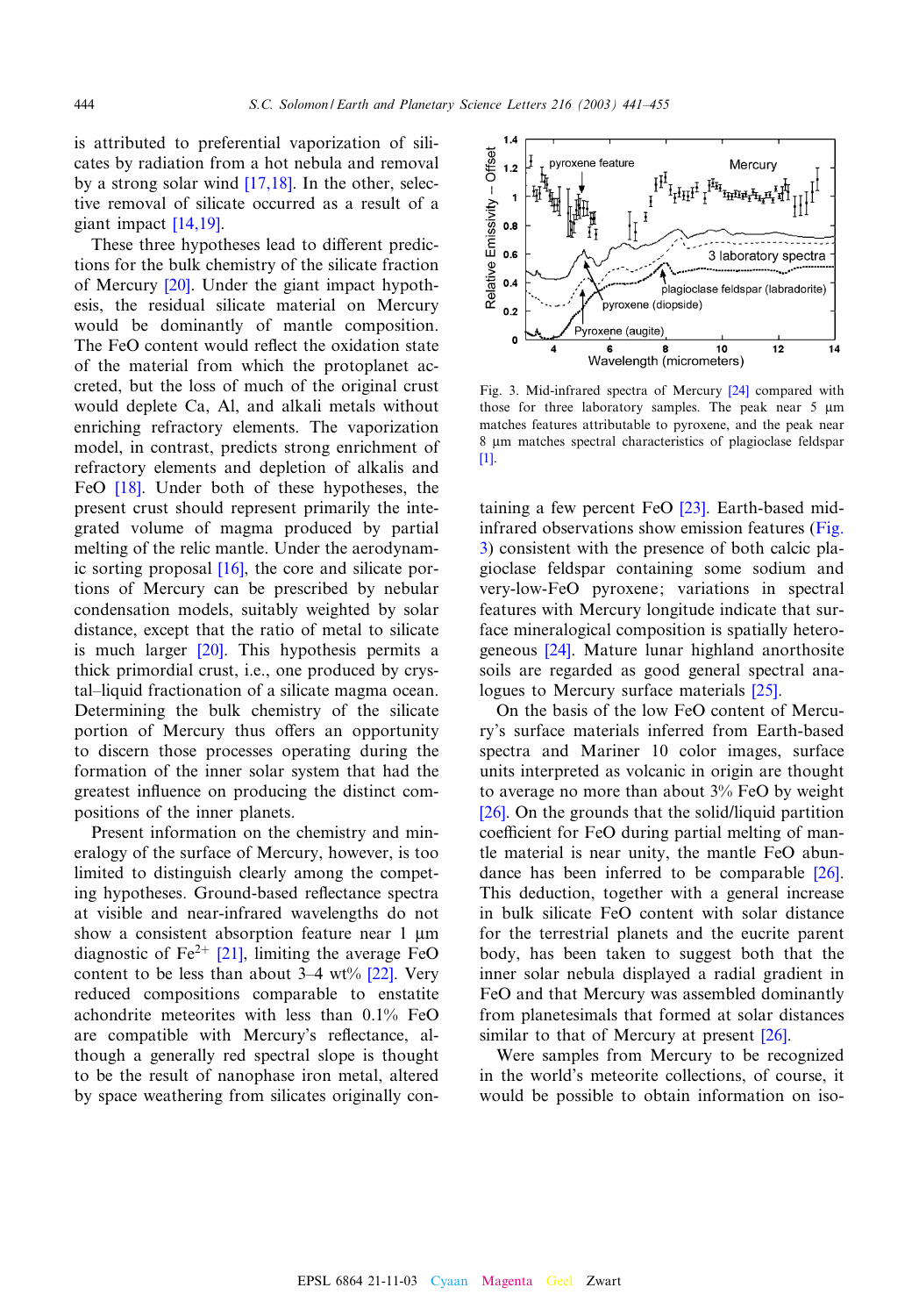topic and trace element abundances in crustal materials that cannot be measured from an orbiting spacecraft. The ejection and transport of meteorites from Mercury to Earth is dynamically feasible, although the pro[babi](#page-12-0)lity of delivery is lower than for meteorites from Mars by at least two orders of magnitude [27]. It has been suggested that a recently recove[red](#page-12-0) basaltic achondrite having an ox[ygen](#page-12-0) isotopic signature distinct from the eucrite parent body [28] may have come from Mercury  $[29]$ . T[his s](#page-12-0)uggestion is difficult to test at present, but the high FeO content  $(21 \text{ wt})$ of the meteorite [28] would make this object unrepresentative of the global surface composition.

Substantial progress on understanding the composition of Mercury must awai[t re](#page-12-0)mote sensing by orbiting spacecraft and in situ measurement of the chemistry of surface [mate](#page-12-0)rials [9[\]. In](#page-12-0)struments on [an o](#page-12-0)rbiter that can provide direct chemical information include  $\gamma$ -ray [30], X-ray [31], and neutron [32] [spect](#page-12-0)rometers. Informati[on on s](#page-12-0)urface mineralogy can be obtained from reflectance spectrometry [33] and color imaging [34,35]. Also important to an assessment of bulk composition and formation hypotheses would be an estimate of the thickness of Mercury's crust. The thickness can be estimated by a combined analysis of gravity and topography measurements if s[uch data](#page-12-0) are sensitive to variations on horizontal scales of several hundred kilometers and greater [36,37]. An upper bound on crustal thickness can also be obtained from isostatically compensated long-wavelength topographic variations, on the grounds that the temperature at the base of the crust cannot be so high that variat[ions](#page-12-0) in crustal thickness are removed by viscous flow on timescales shorter than the age of the crust [38].

#### 3. Mercury's geological history

A generalized geological history of Me[rcur](#page-12-0)y has been developed from Mariner 10 images [39]. The 45% of Mercury's surface imaged by Mariner 10 can be divided into four major terrains. Heavily cratered regions have an impact crater density suggesting that this terrain records the period of heavy bombardment that ended about 3.8 billion

years ago on the Moon [35]. Intercrater plains, the most extensive terrain type, were emplaced over a range of ages during the period of heavy bombardment. Hilly and line[ated](#page-12-0) terrain occurs antipodal to the Caloris basin, at 1300 km diameter the largest and youngest [35] known impact structure on Mercury, and is thought to have originated at the time of the Caloris impact by the focusing of impact-generated shock waves. Smooth plains, the youngest terrain type, cover 40% of the area imaged by Mariner 10, are mostly associated with large impact basins, and are in a stratigraphic position similar to that of the lunar maria. On the basis of the areal density of impact craters on the portion of Mercury's surface imaged by Mariner 10, as well as the scaling of cratering £ux from the Moon to Mercury, smooth [plai](#page-12-0)ns emplacement may have ended earlier on Mercury than did mare volcanism on the Moon [35].

The role of volcanism in Mercury's geological history is uncertain. Both volcanic and impact ejecta emplacement mechanisms have been suggested for the intercrater and smooth plains, and the issue remains unresolved because no diagnostic morphological features capable of distinguish[ing](#page-12-0) between the two possibilities are clearly visible at the typical resolution of Mariner 10 images [40]. Ground-based infrared and millimeter observations of Mercury have been interpreted as indicating a generally basalt-free surface and thus a magmatic history dominated e[ither](#page-12-0) by intrusions or by eruptions of only low-FeO (FeO plus  $TiO<sub>2</sub>$ ) less than  $6\%$  by weight) lavas [41]. Recalibration of Mariner 10 color images and reprojection using color parameters sensitive to iron content, soil maturity, and op[aque](#page-13-0) mineral abundances indicate that geological units are distinguishable on the basis of color  $[42]$ . In particular, the correlation of color [bounda](#page-5-0)ries with lobate boundaries of smooth plains previously mapped from Mariner 10 images (Fig. 4) supports the inference that th[e pla](#page-13-0)ins units are volcanic deposits compositionally distinct from underlying older crustal material [42].

Mercury's tectonic history is unlike that of any other terrestrial planet. The most prominent tectonic features on the surface are lobate scarps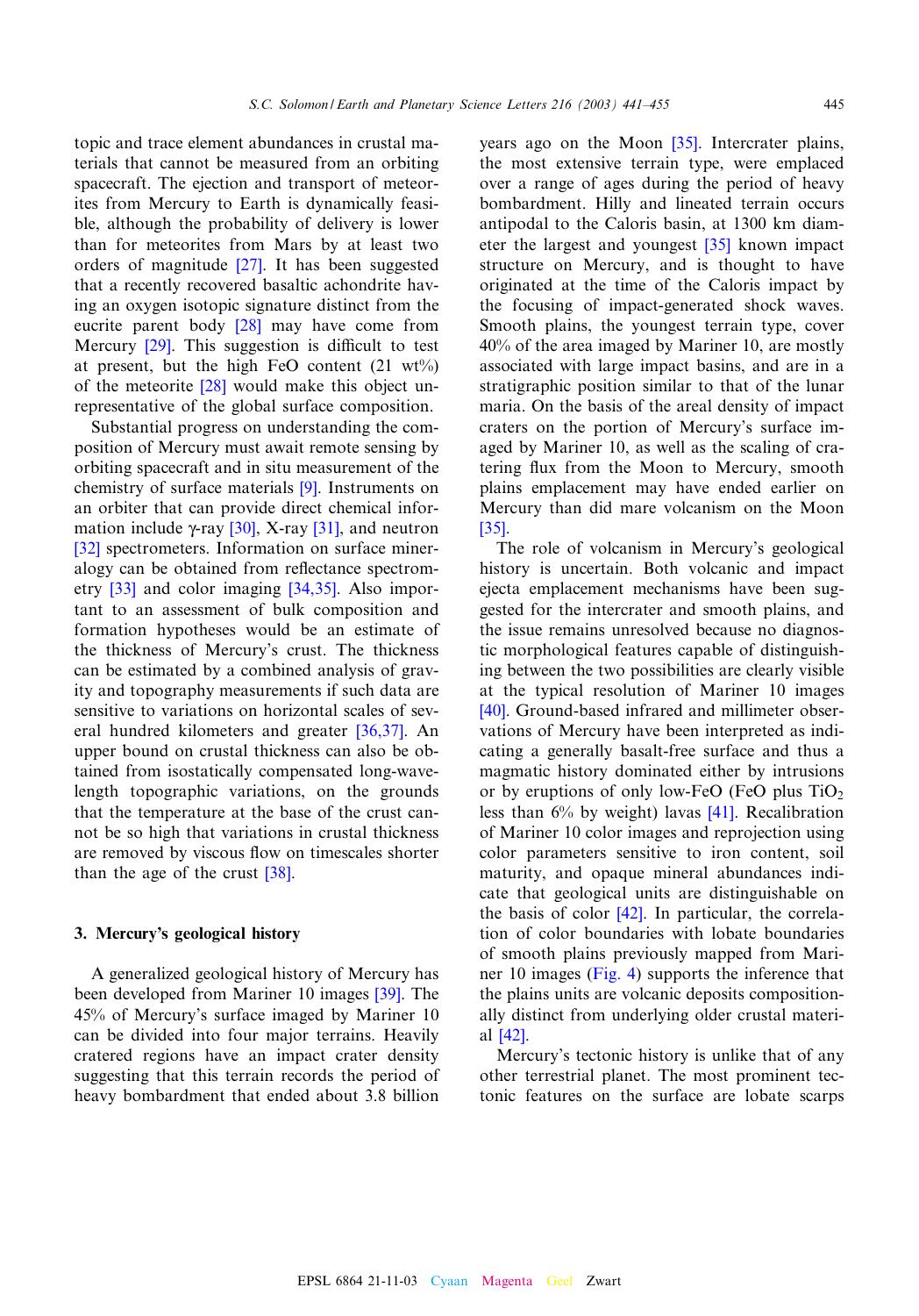<span id="page-5-0"></span>

Fig. 4. Color composite mosaic of a portion of Mercury's surface [42]. The red component is the inverse of the opaque index (increasing redness indicates decreasing opaque mineralogy), the green component is a function of the combined ferrous iron content and soil maturity, and blue is the ratio of brightness in ultraviolet to that in orange light. Smooth plains units exhibit a distinct color (reddish on this image) from their surroundings and embaying boundaries (arrows) consistent with material emplaced as a fluid flow. Both characteristics support the hypothesis that the plains are volcanic in origin.

(Fig. 5),  $20-500$  km in length and hun[dred](#page-13-0)s of meters to several kilometers in height [43]. On the basis of their asymmetric cross-sections, rounded crests, sinuous but generally linear to arcuate planforms, and transection rela[tions](#page-12-0)hips with craters, the scarps are interpreted to be the surface expression of major thrust faults [39]. Because the scarps are more or less evenly distributed over the well-imaged portion of the surface and display a broad range of azimuthal trends, they are thought to be the result of global contraction of the planet. From the lengths and heights of the scarps, and from simple geometric fault models or fault length-displacement relationships, the inferred  $0.05-0.10\%$  average contractional strain if extrapolated to the full [surface](#page-12-0) area of the planet would be equivalent to a decrease of  $1-2$  km in planetary radius  $[39,43]$ . Scarp formation postdated the intercrater plains, on the grounds that no scarps are embayed by such plains material, and extende[d](#page-12-0) [unt](#page-12-0)il after emplacement of smooth plains units [39].

This estimate of global contraction poses a potentially strong constraint on models for cooling of Mercury's interior. Thermal history calculations that incorporate parameterized c[ore a](#page-13-0)nd mantle convection as well as the generation and upward transport of mantle partial melt [44] indicate that models consistent with  $0.05-0.10\%$ surface contraction since the end of heavy bombardment are limited to those with a mantle rheology appropriate to anhydrous conditions, modest concentrations of heat-producing elements, and a significant fraction of a light alloying element (e.g., S) in the core to limit inner core solidification (Fig.  $6$ ). A larger range of models is permitted if the unseen hemisphere of Mercury experienced greater contraction or if other m[odes](#page-13-0) of deformation than lobate scarp formation accommodated additional contractional strain [45]. A further constraint on thermal models may come from estimates of the depth of faulting that accompanied scarp formation. Modeling of the topographic pro¢le across Mercury's longest known scarp (Fig. 5) yields an inferred depth of faulting of 35-40 km, and from an estimate of the



Fig. 5. Mariner 10 mosaic of Discovery Rupes (arrows), at 550 km the longest known lobate scarp on Mercury [43]. The crater Rameau (R), transected by the scarp, is 60 km in diameter.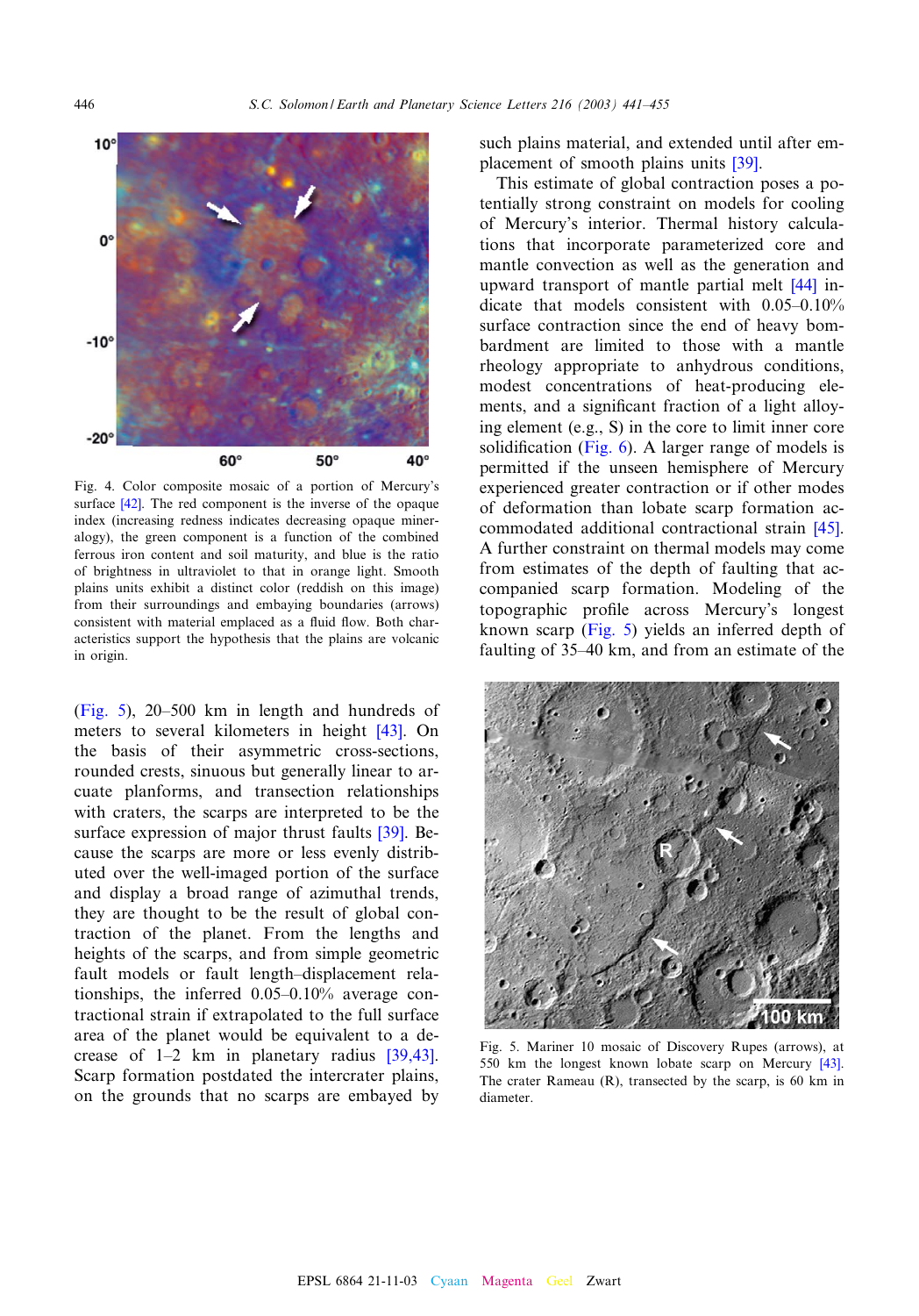<span id="page-6-0"></span>

Fig. 6. Present inner core radius (as a fraction of outer core radius) and surface [cont](#page-13-0)ractional strain accumulated since the end of heavy bombardment for a suite of thermal history models for Mercury  $[44]$ . The models shown differ in the average sulfur composition of the core and in whether the flow law governing convection in the mantle is that for anhydrous or water-saturated olivine.

temperature limiting britt[le](#page-13-0) [b](#page-13-0)ehavior a thermal gradient may be derived [46], although the age appropriate to that estimate and the degree to which it is representative of the global average gradient at that time are not known.

Recent ground-based imaging has yielded information on the hemisphere of Mercury not viewed by Mariner 10. Optical to near-infrared images of

the sunlit portio[n of Me](#page-13-0)rcury have been made by two groups utilizing short-exposure, high-definition techniques  $[47-49]$ . Resolution of the best such images approaches 200 km, and both bright and dark [feat](#page-13-0)ures appear in common locations on those [port](#page-13-0)ions of the surface imaged with both methods [50]. Dark features are thought to be plains [50], and a majority of the bright features are like[ly to](#page-13-0) be young rayed craters, which have comparable densities on Mercury's two hemispheres [49]. Radar images at substantially higher resolution have been [obtaine](#page-13-0)d of a number of radar-bright features on the side of Mercury not ima[ged](#page-13-0) by Mariner 10 [51,52]. At the highest resolution these features appear to be of impact origin [52], including one previo[usly](#page-13-0) speculated to be a volcanic construct on the basis of earlier radar images of coarser resolution [51].

To make a substantial improvement in our knowledge of the full geological history of Mercury, global multicolor imaging of the surface from an orbiting spacecraft will be required. Average resolution should be significantly better than that [typ](#page-12-0)ical of Mariner 10 images, and a capability for targeted high-resolution imaging is desirable [35]. Topogra[phi](#page-11-0)c information would aid [in l](#page-13-0)andform identification and could be obtained from an altimeter  $[5]$ , stereo photogrammetry [53], or preferably a combination of the two methods.

#### 4. Mercury's magnetic field

Mercury's intr[insic](#page-13-0) magnetic field, discovered by Mariner 10 [54], has a dipole component nearly orthogonal to Mercury's orbital plane and a mom[ent n](#page-13-0)ear 300 nT- $R_{\rm M}^3$  (about 0.1% of Earth's dipole mo[ment](#page-13-0)), where  $R_M$  is Mercury's mean radius  $[55]$ . The origin of this field, however, is not understood [56]. Mercury's magnetic field cannot be externally induced, on the [grou](#page-13-0)nds that the measured planetary field is far greater in magnitude than the interplanetary field  $[55]$ . The dipole field could be a remanen[t or fos](#page-13-0)sil field acquired during lithospheric cooling in the [presence](#page-13-0) of an internal or external field  $[57,58]$ , or it could be the product of a modern core dynamo [56,59].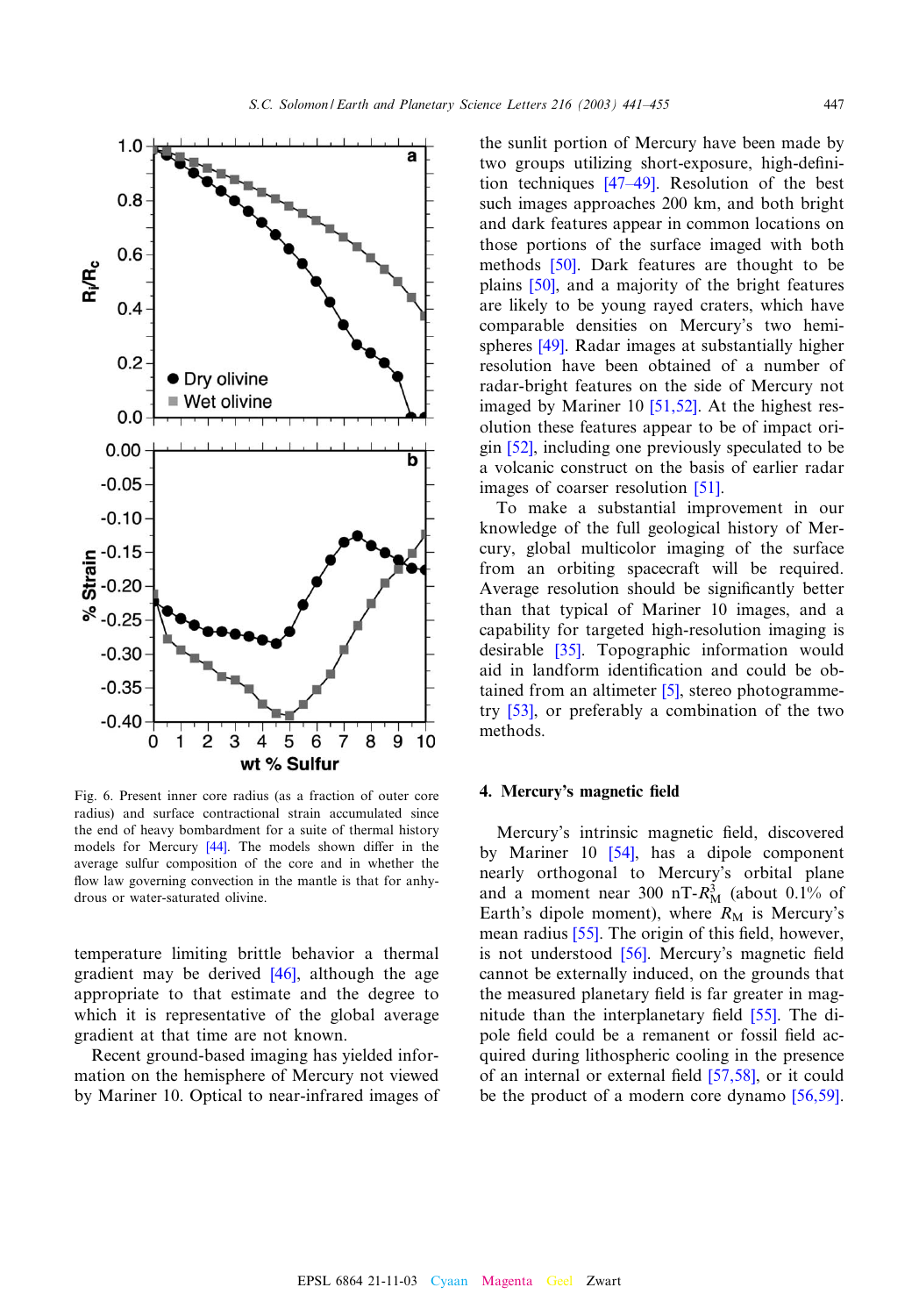Permanent magnetization from an external source has been discounted on the grounds that a thick shell of coherently magnetized material is needed to match the observed dipole moment, and the lithosphere of Mercury would not have been able to cool and t[hick](#page-13-0)en sufficiently in the time interval during which strong solar or nebular fields were present [59]. Permanent magnetization from an internal source has been questioned on the grounds that a high specific magnetization of the shell [and](#page-13-0) a characteristic interval between field reversals much longer than on Earth are both required [59].

The hypothesis that Mercury's internal field is remanent is r[eceiv](#page-13-0)ing renewed attention after the discovery of strongly magnetized regions in the crust of Mars [60]. Mars may not be a good analogue t[o M](#page-13-0)ercury in all respects, because the potential magnetic carriers on Mars are iron-rich oxides [61] and, as discussed above, Mercury's crust appears to be very low in  $Fe^{2+}$ . The p[ossi](#page-13-0)bility remains, however, that Mercury's crust may contain sufficient metallic iron or iron sulfides [62] to display magnetic thermoremanence and crustal fields detectable from orbit.

A new look at the idea that crustal remanence may give rise to the dipolar field has come from a [con](#page-13-0)sideration of the strong variation of solar heating with latitude and longitude on Mercury [63]. Because Mercury's obliquity (the angle that the spin axis makes with the normal to the planet's orbital plane) is small, equatorial regions are heated by the Sun to a greater degree than polar regions. Further, Mercury's eccentric orbit and 3:2 spin-orbit resonance result in two equatorial 'hot poles' that view the Sun at zenith when Mercury is at perihelion (and two equatorial 'cold poles' midway between them). Despite a theorem that a uniform spherical shell mag[neti](#page-13-0)zed by an internal field displays no external field after the internal field has been removed [\[64\]](#page-13-0), a result that is not strictly correct when the magnetizing effect of the crustal field is included  $[65]$ , the thickness of [Mer](#page-13-0)cury's crust that is below the Curie temperature of a given magnetic carrier varies spatially [63]. As a result, there is a strong dipolar contribution to the external field that would be produced by a crust magnetized by a past internal field, the predicted dipole moment  $[63]$  is wi[thin](#page-13-0) the range of estimates for Mercury [55], and the predicted ratio of quadrupole to dipole terms [63] is testable [with fu](#page-13-0)ture spacecraft measurements.

A hydromagnetic dynamo in a liquid, metallic outer core [56,59] requires both that a substantial fraction of Mercury's core is presently fluid and that there are sufficient sustained sources of heat or chemical buoyancy within the core to drive the convective motions needed to maintain a dynamo. Because it is not known that either requirement is met in Mercury, more exotic dynamo models have been considered. If the fluid outer core is sufficiently thin and the core^mantle boundary is distorted by mantle convective patte[rns,](#page-13-0) thermoelectric currents might be driven by temperature differences at the top of the core  $[66]$ . A thermoelectric dynamo is likely to produce a field richer in shorter-wavelength harmo[nics](#page-13-0) than an Earthlike dynamo, and these harmonics may correlate with those for the gravity field  $[66]$ , so distinguishing among dynamo models should be possible from orbital measurements.

Recent work on the present state of Mercury's core and its ability to sustain convective motions places new constraints on the range of possible core compositions consistent with an Earth-like convective dynamo. Dynamo simulations carried out as a function of the fractional size of a solid inner core suggest that magnetic field generation becomes difficult i[n si](#page-13-0)tuations where the inner [core](#page-13-0) radius is more than about half the radius of the outer core [67]. Thermal history models [44] indicate that the fractional inner core radius remains less than 0.5 for the lifetime of the planet as long as the core sulfur content is at least 5% by weight. These calculations neglect the contribution of any radioactive or tidal heat generation in the core. New laboratory experiments have reopened the question of whether a significant fraction of potassi[um](#page-13-0) in a differentiating terrestrial planet may partition into a liquid metal phase at high pressures [68]. Although potassium is not expected to be abundant on Mercury on the basis of several of the cosmochemical hypotheses for the planet's high metal fraction, potassium derived from the crust is present in the atmosphere and even a small fraction of 40K in the core would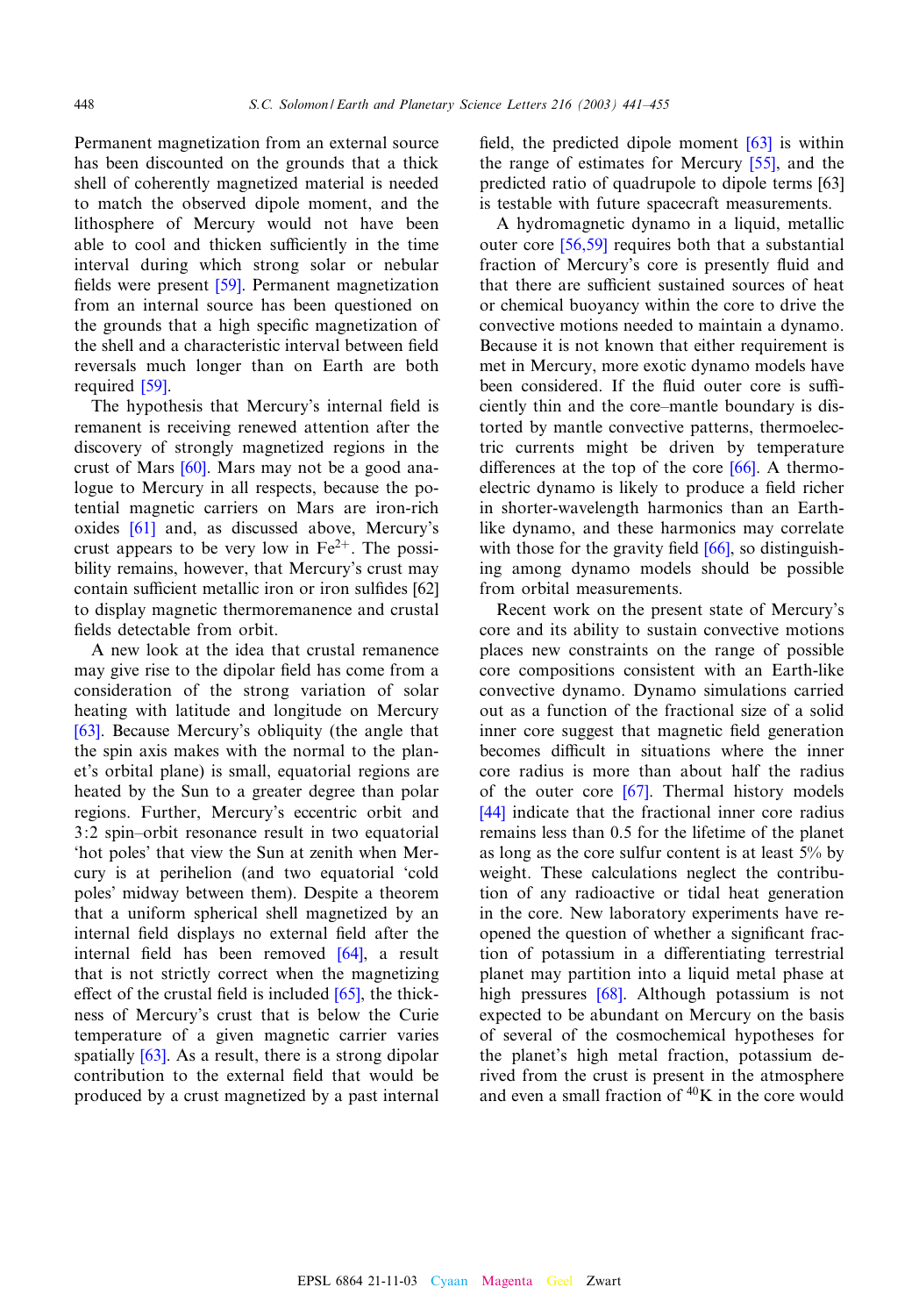have a significant impact on the history of core cooling and the energy available to maintain a core dynamo. Tidal dissipation in the outer core may be important for maintai[ning](#page-13-0) a fluid state, but uncertainties in Mercury's internal structure prevent a definitive assessment [69].

Determining the geometry of Mercury's intrinsic magnetic field will elucidate all of these issues. The challenge to such a determination is that exter[nal](#page-13-0) sources can dominate the total measured field at Mercury, as was the situation for Mariner 10 [54]. Errors from external fields were such that the uncertainty in Mercury's dipole momen[t de](#page-13-0)rived from Mariner 10 data is a factor of 2, and higher-order terms are linearly depend[ent](#page-13-0) [55]. Simulations of field recovery from orbital observations to be made by MESSENGER [70] and BepiColombo [71], however, indicate that the effects of the dynamics of the solar wind and Mercury's magnetosphere can be substantially reduced and important aspects of the internal field determined.

#### 5. State of Mercury's core

An observation that can demonstrate the existence and determine the radius of a liquid [outer](#page-13-0) core on Mercury is the measurement of the amplitude of Mercury's forced physical libration [72]. The physical libration of the mantle (manifested as an annual variation in the spin rate about the mean value) is the result of the periodically reversing torque on the planet as Mercury rotates relative to the Sun. The amplitude of this libration  $\phi_0$ is approximately equal to  $(B-A)/C_m$ , where A and  $B$  are the two equatorial principal moments of [iner](#page-13-0)tia of the planet and  $C_m$  is the polar moment of inertia of the solid outer part of the planet [72]. The moment differences also appear in expressions for the second-degree coefficients of the planetary gravity field expanded in spherical harmonics. The latter relations, the libration amplitude, and an expression resulting from Mercury's resonant state and relating the planet's small but non-zero obliquity to moment differences and other orbital parameters together yield  $C_m/C$ , where C is the polar moment of inertia of the

planet [72]. The q[uanti](#page-13-0)ty  $C_m/C$  is unity for a completely solid planet and about 0.5 if Mercury has a fluid outer core [72].

Two conditions on the above relationship for  $\phi_0$ are that the fluid outer core does not follow the 88-day physical libration of the mantle and that [the](#page-13-0) core does follow the mantle on the time scale of the 250 000-year precession of the spin axis [72]. These constraints lead to bounds on the viscosity of outer core material, under the assumption that coupling between the outer core and solid mantle is viscous in nature, but the bounds are so broad as to be readily satisfied. Alternative core–mantle coupling mechanisms, including pressure forces on irregularities in the core-mantle boundary, gravitational torques between the mantle and an axially asymmetric solid inner core, and magnetic coupling between the electrically conductive outer core [and](#page-13-0) a conducting layer at the base of the mantle, do not violate either of the required conditions [73].

Of the four quantities needed to determine whether Mercury has a fluid outer core, two of  $them - the second-degree coefficients in the plan them - the second-degree coefficients in the plan them - the second-degree coefficients in the plan$ et's gravitational field  $-$  can be determined only by tracking a spacecraft near the planet [74]. Two means for determining the remaining two quantities  $-$  the obliquity and the forced libration amplitude  $-$  from a single orbiting spacecraft [have](#page-13-0) been proposed. One makes use of imaging from a spacecraft with precise pointing know[ledge](#page-13-0) [75], while the other involves repeated sampling of the global [top](#page-11-0)ography and gravity fields [76]. The MESSENGER mission will use the latter approach [4]. Mercury's obliquity and libration amplitude can also be determined from Earth-based radar observations, utilizing either [mul](#page-14-0)tiple images of features on Mercury viewed with a common geometry but at differing times [77] or c[orre](#page-14-0)lations of the speckle pattern in the radar images obtained a[t tw](#page-14-0)o widely separated antennas [78]. Observations made with the latter method are under way [79].

## 6. Mercury's polar deposits

The discovery in 1991 of radar-bright regions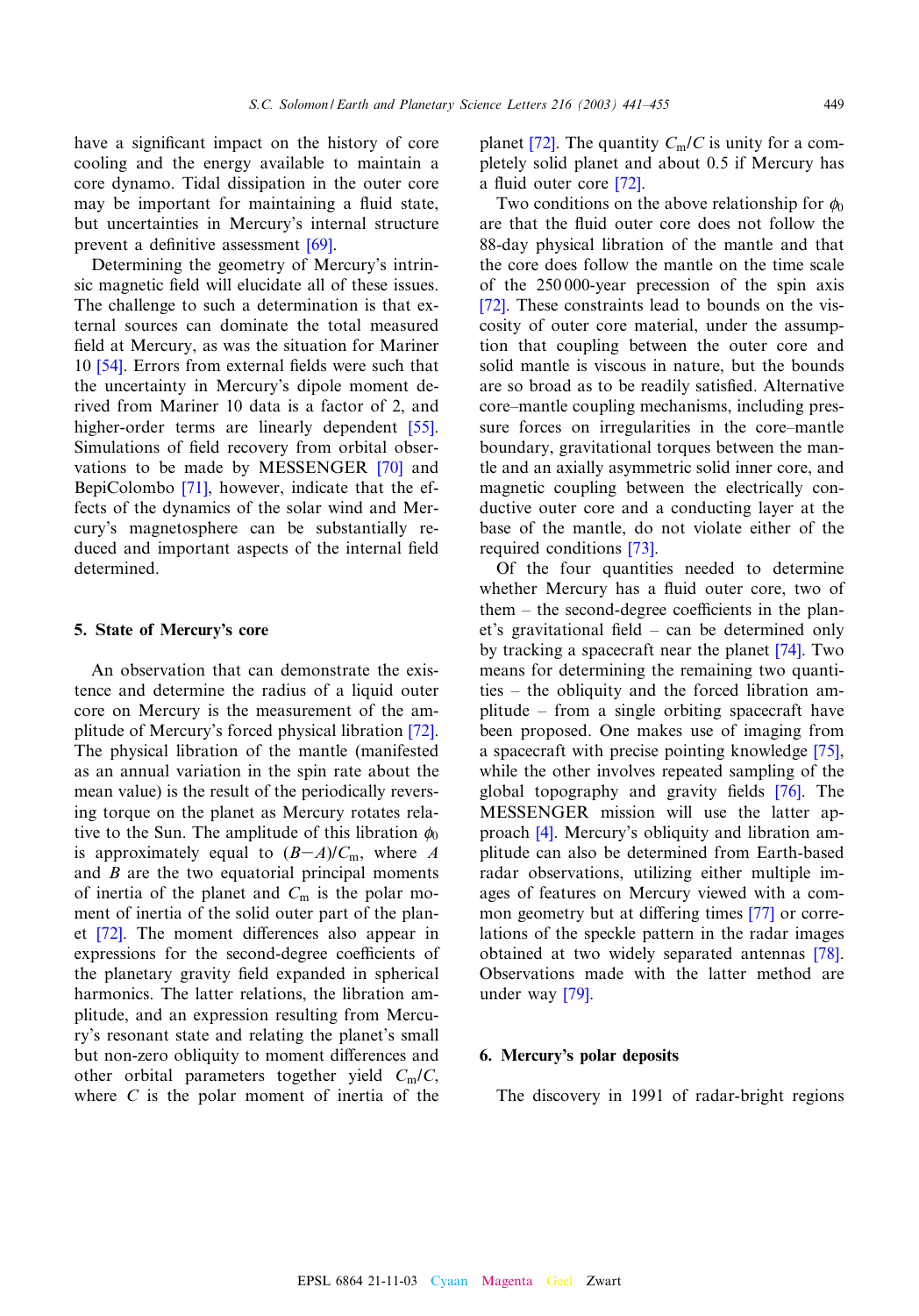

Fig. 7. Radar image of the north polar region of Mercury, obtained by the Arecibo Observatory in July 1999 [82]. The radar illumination direction is from the upper left, and the resolution is 1.5 km. Mercury polar deposits are the radarbright regions within crater floors.

near Mercury's poles and the similarity of the radar reflectivity and polarization characteristics of these regions to those of icy satellites and the south residual polar ca[p of M](#page-14-0)ars led to the proposal that these areas host deposits of surface or near-surface water ice [80,81]. Subsequent radar imaging at improved resolution (Fig. 7) has [con](#page-14-0) firmed that the radar-bright deposits are confined to the floors of near-polar impact craters  $[82]$ . Because of the small obliquity of the planet, suf ficiently deep craters are permanently [shad](#page-14-0)owed and are predicted to be at temperatures at which water ice is stable for billions of years [83]. Such water ice is not likely to represent exposed portions of larger subsurface polar caps, on the grounds that polar craters display depth-to-diameter ratios simila[r to](#page-14-0) those of equatorial craters, contrary to the terrain softening expected in areas of subsurface ice [84]. While a contribution from interior outgassing cannot be excluded, impact volatilization of cometary and meteoritic material followed by random-walk transport of water molecules to polar craters can provide sufficient polar [ice](#page-14-0) to match the characteristics of the deposits [85].

The highest-resolution images of polar deposits show that they extend more than  $10<sup>°</sup>$  in latitude from the pole and that for larger craters farther from the [pole](#page-14-0) the radar-bright material is concentrated on the side of the crater floor farthest from the pole [82]. Both of these characteristics are consistent with th[erma](#page-14-0)l models for water ice insulated by burial beneath a layer of regolith tens of centimeters thick [86], although the detection of radar-bright features in craters as small as 10 km in diameter and the observation that some radarbright deposits within about  $30^{\circ}$  of longitude of the equatorial 'cold [poles](#page-14-0)' extend up to  $18°$  southward from the north pole pose difficulties for current thermal models [82].

Two alternative explanations of the radarbright polar deposits of Mercury have been suggested. One is that the polar deposits are composed of elemental sulfur rather than water ice, on the grounds that sulfur would be stable in polar cold traps and the presence of sulfides in the regolith can [accou](#page-13-0)nt for a high disk-averaged index of refraction and low microwave opacity of surface materials [62]. The second alternative hypothesis is that the permanently shadowed portions of polar crat[ers a](#page-14-0)re radar-bright not b[ecau](#page-14-0)se of trapped volatiles but because of either unusual surface roughness [87] or low dielectric loss [88] of near-surface silicates at extremely cold temperatures. This sec[ond](#page-14-0) suggestion can be tested by carrying out impact experiments with very cold silicate t[arget](#page-14-0)s [87] or measuring dielectric losses of silicates at appropriate temperatures and frequencies [88], while the first proposal can potentially be tested by measurements from an orbiting spacecraft.

Determining the nature of the polar deposits from Mercury orbit will pose a challenge because the deposits will occupy a comparatively small fraction of the viewing area for most remote sensing instruments and because any polar volatiles may be buried beneath a thin layer of regolith. The most promising measurements include searc[hes](#page-14-0) of the polar atmosphere with an ultraviolet spectrometer for the signature of excess OH or S [89] and neutron spectrometer observations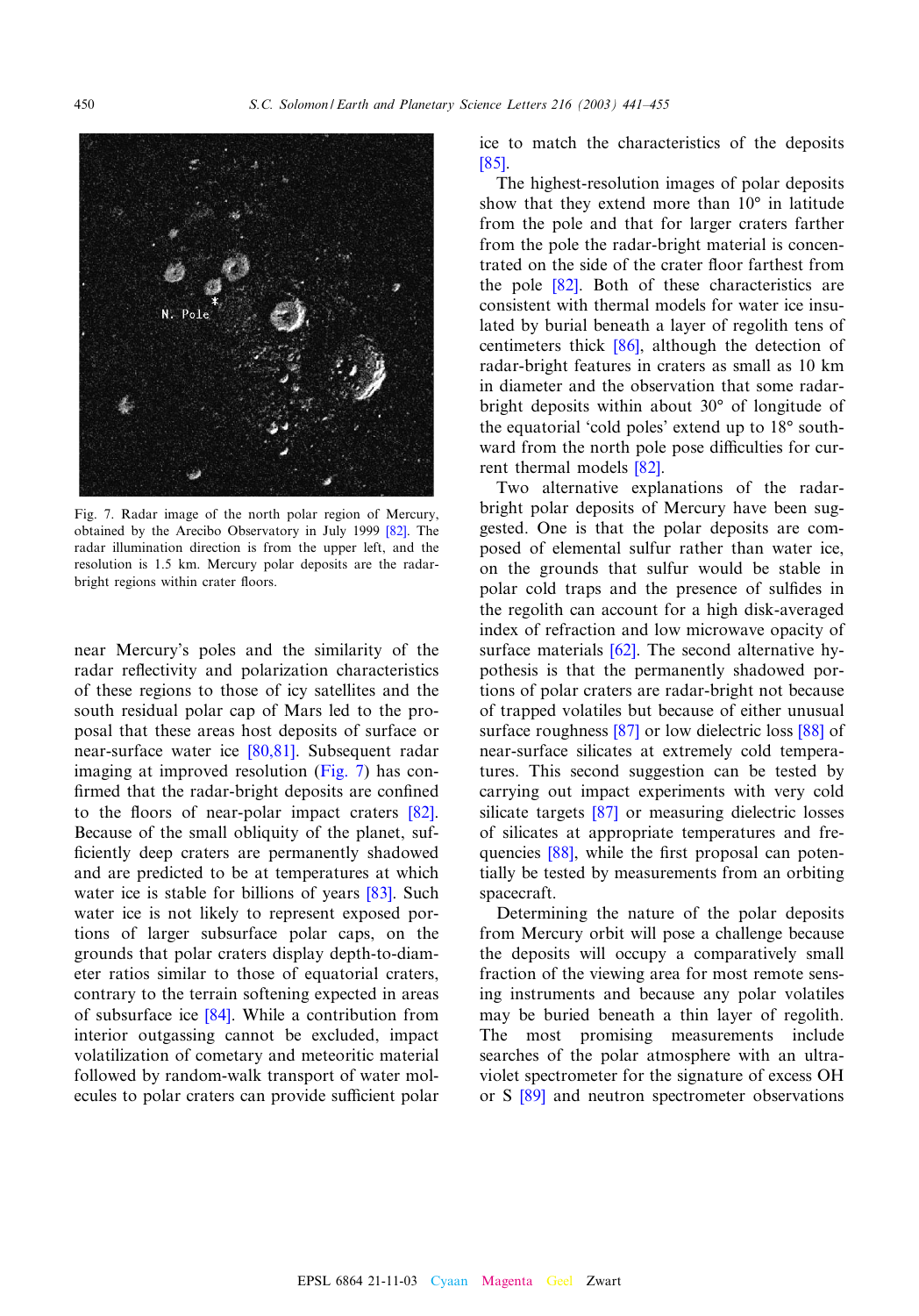of the polar su[rface](#page-12-0) to seek evidence for near-surface hydrogen [32].

# 7. Mercury's exosphere

Mercury's atmosphere is a surface-bounded exosphere whose composition and behavior are controlled by interactions with the magnetosphere and the surface. The atmosphere is known to contain six el[emen](#page-14-0)ts (H, He, O, Na, K, Ca). The Mariner 10 airglow spectrometer detected H, [He, an](#page-14-0)d O [90], while ground[-base](#page-14-0)d spectroscopic observations led to the discovery of Na and K [91,92] and more recently Ca [93]. The exosphere is not stable on timescales comparable to the age of the planet, so there must be sources for each of the constituents. H and He are likely to be dominated by solar wind ions neutralized by recombination at the surface, but crustal sources are required for the other species.

Proposed source processes for supplying exospheric species from Mercury's crust include diffusion from the interior, evaporation, sputtering by pho[tons](#page-14-0) and energetic ions, chemical sputtering by protons, and meteoritic infall and vaporization [90]. That several of these processes play some role is suggested by the strong variations in exo[spheric](#page-14-0) characteristics observed as functions of local time, solar distance, and level of solar activity  $[94-96]$  $[94-96]$  as well as by correlations between atmospheric Na and K enhancements and surface features [97]. A recent simulation of Mercury's Na exosphere and its temporal variation in which most of the above source processes were incorporated has shown th[at ev](#page-14-0)aporation exerts a strong control on the variation of surface Na with time of day and latitude [98]. The simulation provides a g[ood m](#page-14-0)atch to measurements of t[he ch](#page-14-0)anges in the Na exosphere with solar distance and time of day [99] and to recent observations [100] of Mercury's sodium tail (Fig. 8).

The presence of the volatile elements Na and K in Mercury's exosphere poses a potential challenge for the hypotheses advanced to account for Mercury's high ratio of metal to silicate. Whether Mercury is metal-rich because of mechanical segregation between metal and silicate



Fig. 8. Composite image of the sodium  $D_2$  emission line in the v[icinity](#page-14-0) of Mercury obtained at the McMath-Pierce Solar Telescope at the National Solar Observatory on 26 May 2001 [100]. The Na tail is in the anti-sunward direction, and south is at the top. The color scale for intensity (in kiloRayleighs) is logarithmic.

grains in the hot, inner solar nebula  $[16]$  or be[cause of e](#page-12-0)xtensive volatilization or impact removal of the outer portions of a differentiated planet  $[14,17-19]$ , the planetary crustal concentrations of volatile elements should be very low. For several of the proposed sources of exospheric Na and K, crustal a[bund](#page-14-0)ances ranging from a few tenths of a percent to a few percent by weight are commonly required [95]. The most recent simulations of the Na exosphere, however, can match all observa[tion](#page-14-0)s with a supply of fresh Na no greater than that predicted by meteoritic impact volatilization [98].

A spacecraft in orbit about Mercury will provide a range of opportunities for elucidating further the nature of the exosphere. Limb scans conducted with an ultraviolet-visible spe[ctro](#page-12-0)meter can monitor variations in the major exospheric constituents and search for new species [33]. Surface sources of exospheric materials can be mapped with  $\gamma$ -ray, X-ray, and neutron spectrometers. Measurement of energetic and the[rmal](#page-14-0) plasma ions will detect solar wind pick-up ions that originated as exospheric neutral atoms [101].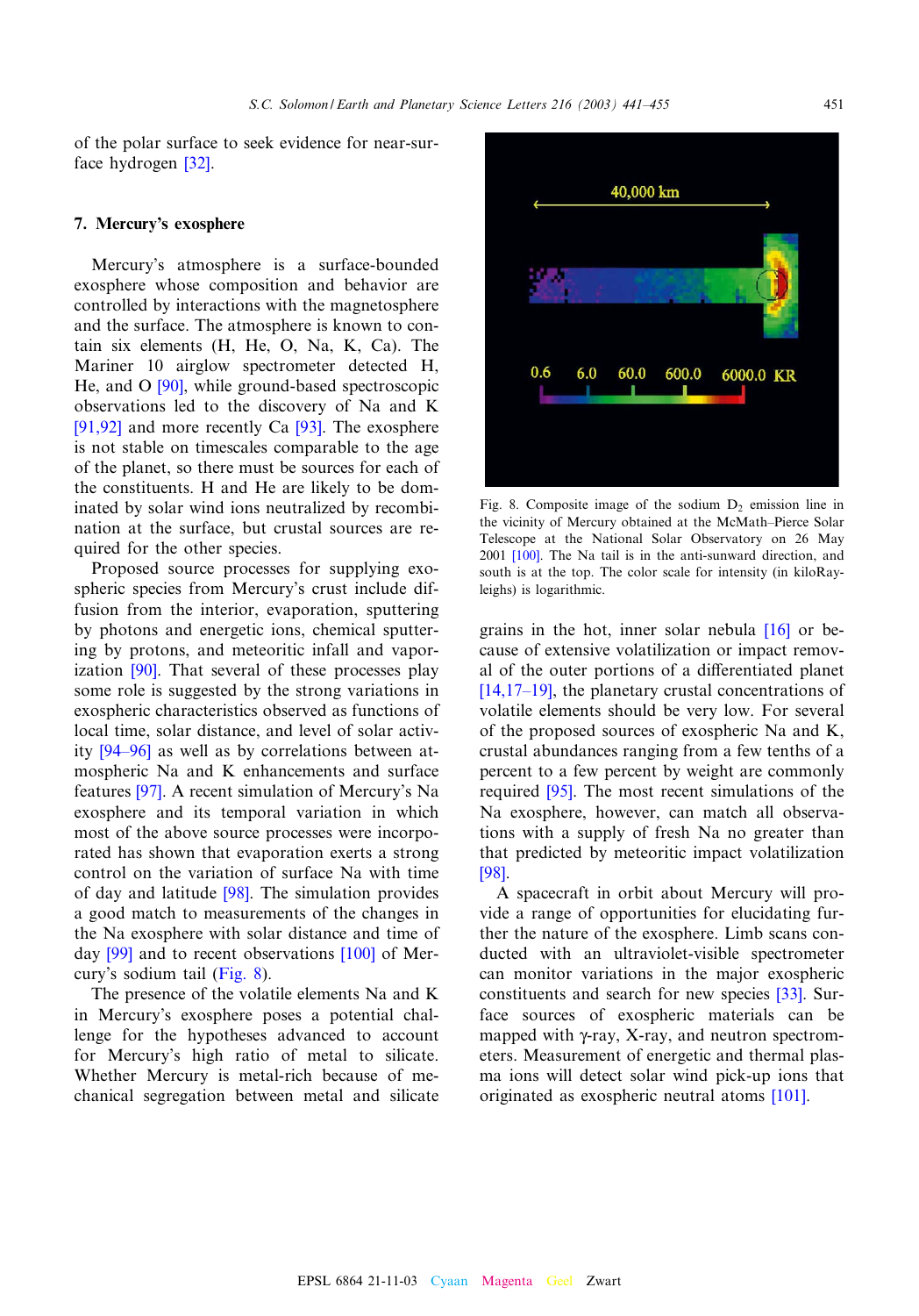# <span id="page-11-0"></span>8. Concluding discussion

The primary open scientific questions at Mercury are all interconnected. Mercury's composition, beyond providing a test for theories of the planet's formation, controlled the history of volcanism and core cooling and dictates the crustal species capable of transport to the exosphere. Mercury's bombardment flux provided time markers for unraveling the planet's geologic history and delivered key constituents to the surface, including perhaps the polar deposits. The evolution of the core governed the history of magnetic field generation, mantle convection, and contractional tectonics of the crust. Mercury's magnetosphere interacts strongly with the solar wind plasma, the exosphere, and the surface.

The unresolved issues at Mercury also have broad implications for the terrestrial planets as a system. Mercury's composition holds clues to the chemical make-up of the circumsolar nebular disk and to the processes by which planetary embryos interacted and collided to create the final inner planets. Mercury's geological evolution provides an intermediate example, midway between the Moon and Mars, for how planet size governs the history of internal magmatism and deformation. Mercury's core and magnetic field structures, once elucidated, will inform the relationships between cooling and dynamo generation in iron-rich cores. Determining the nature of Mercury's polar deposits and unraveling the myriad connections among Mercury's exosphere, surface, and magnetosphere will sharpen our insight into the behavior of volatiles in the inner solar system.

All of these scientific questions will be addressed by the multiple spacecraft scheduled to encounter Mercury within the coming decade. With the successful completion of the MESSEN-GER and BepiColombo missions, the innermost planet should be far less enigmatic than at present, and the processes that govern Earth-like planets should be far better understood.

#### Acknowledgements

I thank John Harmon, Steven Hauck, Andrew

Potter, Mark Robinson, and Ann Sprague for generously supplying ¢gures; Paul Butler and Ann Sprague for instructive discussions; Clark Chapman, James Head, Rosemary Killen, Stanton Peale, Emma-Kate Potter, Tilman Spohn, and Ann Sprague for comments on an earlier draft; and Janice Dunlap and Sandra Keiser for assistance with manuscript preparation. Support for this work was provided by the NASA Planetary Geology and Geophysics Program through Grant NAG5-10165 and the NASA Discovery Program through Contract NASW-00002.[AH]

#### References

- [1] R.G. Strom, A.L. Sprague, Exploring Mercury: The Iron Planet, Springer, New York, 2003, in press.
- [2] G.W. Marcy, R.P. Butler, Planets orbiting other suns, Publ. Astron. Soc. Pacific 112 (2000) 137-140.
- [3] S. Seager, The search for extrasolar Earth-like planets, Earth Planet. Sci. Lett. 208 (2003) 113^124.
- [4] S.C. Solomon, R.L. McNutt Jr., R.E. Gold, M.H. Acuña, D.N. Baker, W.V. Boynton, C.R. Chapman, A.F. Cheng, G. Gloeckler, J.W. Head III, S.M. Krimigis, W.E. McClintock, S.L. Murchie, S.J. Peale, R.J. Phillips, M.S. Robinson, J.A. Slavin, D.E. Smith, R.G. Strom, J.I. Trombka, M.T. Zuber, The MESSSENGER mission to Mercury: scientific objectives and implementation, Planet. Space Sci. 49 (2001) 1445-1465.
- [5] R.E. Gold, S.C. Solomon, R.L. McNutt Jr., A.G. Santo, J.B. Abshire, M.H. Acuña, R.S. Afzal, B.J. Anderson, G.B. Andrews, P.D. Bedini, J. Cain, A.F. Cheng, L.G. Evans, W.C. Feldman, R.B. Follas, G. Gloeckler, J.O. Goldsten, S.E. Hawkins III, N.R. Izenberg, S.E. Jaskulek, E.A. Ketchum, M.R. Lankton, D.A. Lohr, B.H. Mauk, W.E. McClintock, S.L. Murchie, C.E. Schlemm II, D.E. Smith, R.D. Starr, T.H. Zurbuchen, The MESSENGER mission to Mercury: scientific payload, Planet. Space Sci. 49 (2001) 1467^1479.
- [6] A.G. Santo, R.E. Gold, R.L. McNutt Jr., S.C. Solomon, C.J. Ercol, R.W. Farquhar, T.J. Hartka, J.E. Jenkins, J.V. McAdams, L.E. Mosher, D.F. Persons, D.A. Artis, R.S. Bokulic, R.F. Conde, G. Dakermanji, M.E. Goss Jr., D.R. Haley, K.J. Heeres, R.H. Maurer, R.C. Moore, E.H. Rodberg, T.G. Stern, S.R. Wiley, B.G. Williams, C.L. Yen, M.R. Peterson, The MESSENGER mission to Mercury: spacecraft and mission design, Planet. Space Sci. 49 (2001) 1481-1500.
- [7] R. Grard, A. Balogh, Returns to Mercury: science and mission objectives, Planet. Space Sci. 49 (2001) 1395– 1407.
- [8] A. Anselmi, G.E.N. Scoon, BepiColombo, ESA's Mercury Cornerstone mission, Planet. Space Sci. 49 (2001) 1409^1420.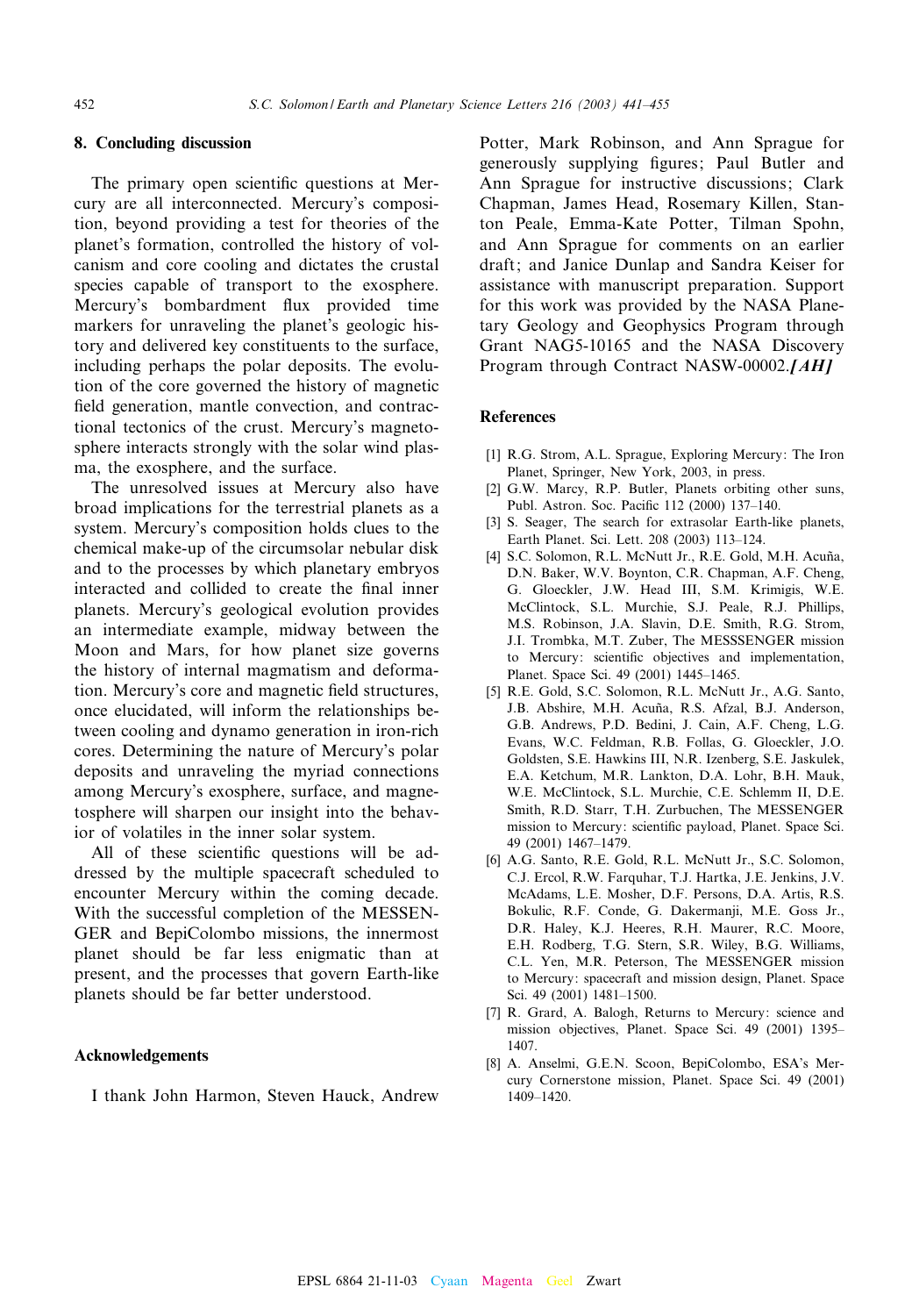- <span id="page-12-0"></span>[9] M. Novara, The BepiColombo Mercury surface element, Planet. Space Sci. 49 (2001) 1421^1435.
- [10] R.L. McNutt, Jr., S.C. Solomon, R. Grard, M. Novara, T. Mukai, An international program for Mercury exploration: synergy of MESSENGER and BepiColombo, Adv. Space Res. (2003) in press.
- [11] H. Harder, G. Schubert, Sulfur in Mercury's core?, Icarus 151 (2001) 118^122.
- [12] S.J. Weidenschilling, J.N. Cuzzi, Formation of planetesimals in the solar nebula, in: E.H. Levy, J.I. Lunine (Eds.), Protostars and Planets III, University of Arizona Press, Tucson, AZ, 1993, pp. 1031-1060.
- [13] S.J. Kortenkamp, E. Kokubo, S.J. Weidenschilling, Formation of planetary embryos, in: R.M. Canup, K. Righter (Eds.), Origin of the Earth and Moon, University of Arizona Press, Tucson, AZ, 2000, pp. 85-100.
- [14] G.W. Wetherill, Accumulation of Mercury from planetesimals, in: F. Vilas, C.R. Chapman, M.S. Matthews (Eds.), Mercury, University of Arizona Press, Tucson, AZ, 1988, pp. 670-691.
- [15] G.W. Wetherill, Provenance of the terrestrial planets, Geochim. Cosmochim. Acta 58 (1994) 4513^4520.
- [16] S.J. Weidenschilling, Iron/silicate fractionation and the origin of Mercury, Icarus 35 (1978) 99-111.
- [17] A.G.W. Cameron, The partial volatilization of Mercury, Icarus 64 (1985) 285^294.
- [18] B. Fegley Jr., A.G.W. Cameron, A vaporization model for iron/silicate fractionation in the Mercury protoplanet, Earth Planet. Sci. Lett. 82 (1987) 207-222.
- [19] W. Benz, W.L. Slattery, A.G.W. Cameron, Collisional stripping of Mercury's atmosphere, Icarus 74 (1988) 516^528.
- [20] J.S. Lewis, Origin and composition of Mercury, in: F. Vilas, C.R. Chapman, M.S. Matthews (Eds.), Mercury, University of Arizona Press, Tucson, AZ, 1988, pp. 651^669.
- [21] F. Vilas, Mercury: absence of crystalline  $Fe^{2+}$  in the regolith, Icarus 64 (1985) 133^138.
- [22] D.T. Blewett, P.G. Lucey, B.R. Hawke, G.G. Ling, M.S. Robinson, A comparison of Mercurian reflectance and spectral quantities with those of the Moon, Icarus 129  $(1997)$  217-231.
- [23] T.H. Burbine, T.J. McCoy, L.R. Nittler, G.K. Benedix, E.A. Cloutis, T.L. Dickinson, Spectra of extremely reduced assemblages: implications for Mercury, Meteorit. Planet. Sci. 37 (2002) 1233^1244.
- [24] A.L. Sprague, J.P. Emery, K.L. Donaldson, R.W. Russell, D.K. Lynch, A.L. Mazuk, Mercury: mid-infrared (3^ 13.5 µm) observations show heterogeneous composition, presence of intermediate and basic soil types, and pyroxene, Meteorit. Planet. Sci. 37 (2002) 1255^1268.
- [25] D.T. Blewett, B.R. Hawke, P.G. Lucey, Lunar pure anorthosite as a spectral analog for Mercury, Meteorit. Planet. Sci. 37 (2002) 1245-1254.
- [26] M.S. Robinson, G.J. Taylor, Ferrous oxide in Mercury's crust and mantle, Meteorit. Planet. Sci. 36(2001) 841^ 847.
- [27] S.G. Love, K. Keil, Recognizing mercurian meteorites, Meteoritics 30 (1995) 269-278.
- [28] A. Yamaguchi, R.N. Clayton, T.K. Mayeda, M. Ebihara, Y. Oura, Y.N. Miura, H. Haramura, K. Misawa, H. Kojima, K. Nagao, A new source of basaltic meteorites inferred from Northwest Africa 011, Science 296 (2002) 334^336.
- [29] H. Palme, A new solar system basalt, Science 296(2002) 271^273.
- [30] J. Brückner, J. Masarik, Planetary gamma-ray spectroscopy of the surface of Mercury, Planet. Space Sci. 45  $(1997)$  39-48.
- [31] M. Grande, S.K. Dunkin, B. Kellett, Opportunities for Xray remote sensing at Mercury, Planet. Space Sci. 49 (2001) 1553-1559.
- [32] W.C. Feldman, B.L. Barraclough, C.J. Hansen, A.L. Sprague, The neutron signature of Mercury's volatile polar deposits, J. Geophys. Res. 102 (1997) 25565^ 25574.
- [33] W.E. McClintock, G.M. Holsclaw, The Mercury Atmospheric and Surface Composition Spectrometer (MASCS) for the MErcury Surface, Space ENvironment, GEochemistry, and Ranging (MESSENGER) mission, in: Mercury: Space Environment, Surface, and Interior, Lunar and Planetary Institute, Houston, TX, 2001, p. 62.
- [34] S.E. Hawkins, III, J.D. Boldt, E.H. Darlington, M.P. Grey, C.J. Kardian, Jr., S.L. Murchie, K. Peacock, E.D. Schaefer, B.D. Williams, Overview of the MESSENGER Mercury Dual Imaging System, in: Mercury: Space Environment, Surface, and Interior, Lunar and Planetary Institute, Houston, TX, 2001, pp. 42^43.
- [35] G. Neukum, J. Oberst, H. Hoffmann, R. Wagner, B.A. Ivanov, Geologic evolution and cratering history of Mercury, Planet. Space Sci. 49 (2001) 1507^1521.
- [36] M.T. Zuber, S.C. Solomon, R.J. Phillips, D.E. Smith, G.L. Tyler, O. Aharonson, G. Balmino, W.B. Banerdt, J.W. Head, C.L. Johnson, F.G. Lemoine, P.J. McGovern, G.A. Neumann, D.D. Rowlands, S. Zhong, Internal structure and early thermal evolution of Mars from Mars Global Surveyor topography and gravity, Science 287 (2000) 1788^1793.
- [37] P.J. McGovern, S.C. Solomon, D.E. Smith, M.T. Zuber, G. Simons, R.J. Wieczorek, R.J. Phillips, G.A. Neumann, O. Aharonson, J.W. Head, Localized gravity/topography admittance and correlation spectra on Mars: implications for regional and global evolution, J. Geophys. Res. 107 (E12) (2002) 10.1029/2001JE001854.
- [38] F. Nimmo, Constraining the crustal thickness on Mercury from viscous topographic relaxation, Geophys. Res. Lett. 29 (5) (2002) 10.1029/2001GL013883.
- [39] R.G. Strom, Mercury: an overview, Adv. Space Res. 19 (1997) 1471-1485.
- [40] S.M. Milkovich, J.W. Head, L. Wilson, Identification of mercurian volcanism: resolution effects and implications for MESSENGER, Meteorit. Planet. Sci. 37 (2002) 1209^ 1222.
- [41] R. Jeanloz, D.L. Mitchell, A.L. Sprague, I. de Pater, Evi-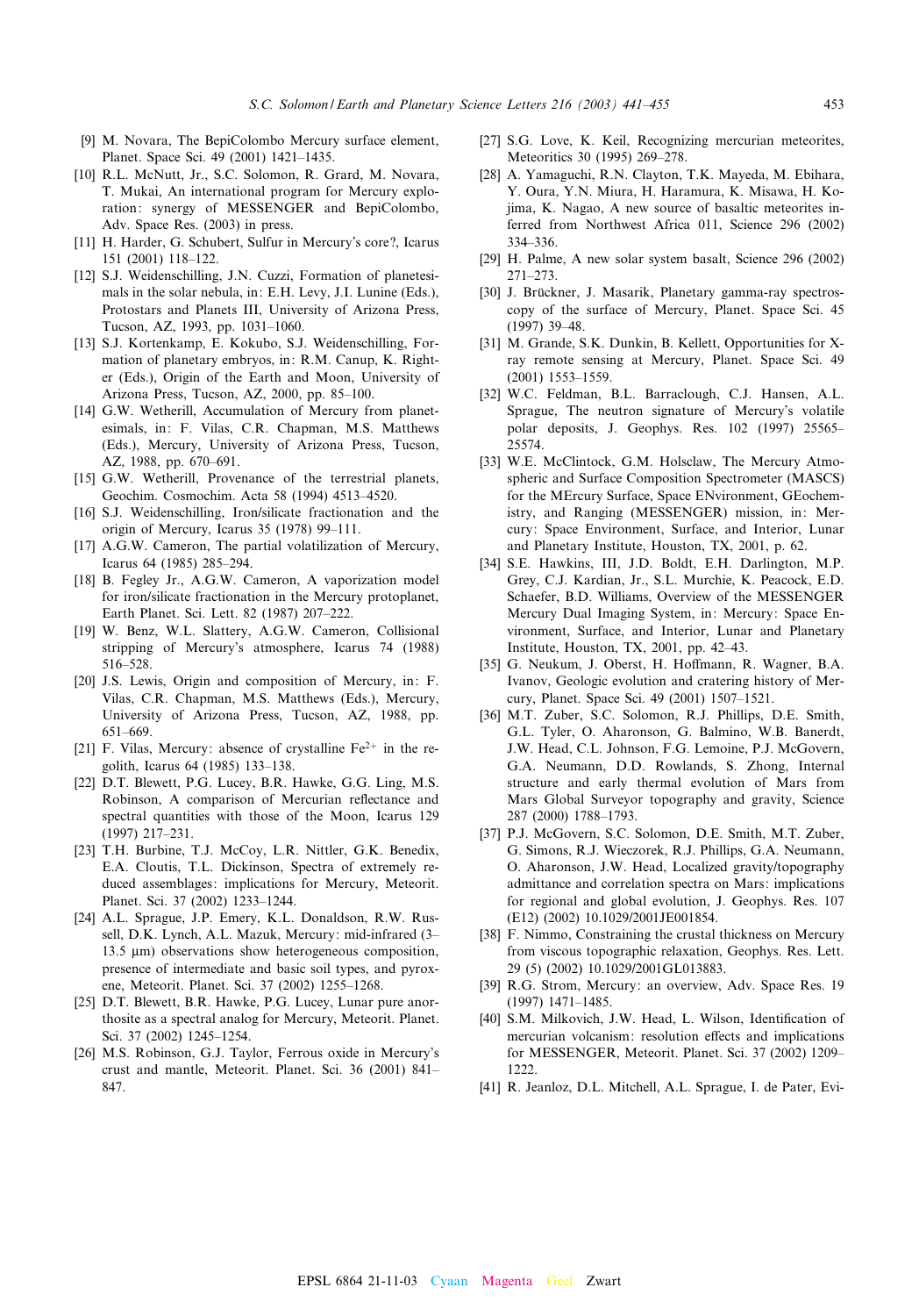<span id="page-13-0"></span>dence for a basalt-free surface on Mercury and implications for internal heat, Science 268 (1995) 1455^1457.

- [42] M.S. Robinson, P.G. Lucey, Recalibrated Mariner 10 color mosaics: implications for mercurian volcanism, Science 275 (1997) 197^198.
- [43] T.R. Watters, M.S. Robinson, A.C. Cook, Topography of lobate scarps on Mercury: new constraints on the planet's contraction, Geology 26 (1998) 991-994.
- [44] S.A. Hauck, II, A.J. Dombard, R.J. Phillips, S.C. Solomon, Internal and tectonic evolution of Mercury, Earth Planet. Sci. Lett. (2003) submitted.
- [45] A.J. Dombard, S.A. Hauck, II, S.C. Solomon, R.J. Phillips, Potential for long-wavelength folding on Mercury, Lunar Planet. Sci. 32 (2001) abstract 2035 (CD-ROM).
- [46] T.R. Watters, R.A. Schultz, M.S. Robinson, A.C. Cook, The mechanical and thermal structure of Mercury's early lithosphere, Geophys. Res. Lett. 29 (11) (2002) 10.1029/ 2001GL014308.
- [47] R.F. Dantowitz, S.W. Teare, M.J. Kozubal, Groundbased high-resolution imaging of Mercury, Astron. J. 119 (2000) 2455^2457.
- [48] J. Baumgardner, M. Mendillo, J.K. Wilson, A digital high-definition imaging system for spectral studies of extended planetary atmospheres. I. Initial results in white light showing features on the hemisphere of Mercury unimaged by Mariner 10, Astron. J. 119 (2000) 2458^ 2464.
- [49] J. Warell, S.S. Limaye, Properties of the Hermean regolith: I. Global regolith albedo variation at 200 km scale from multicolor CCD imaging, Planet. Space Sci. 49 (2001) 1531^1552.
- [50] M. Mendillo, J. Warell, S.S. Limaye, J. Baumgardner, A. Sprague, J.K. Wilson, Imaging of Mercury using groundbased telescopes, Planet. Space Sci. 49 (2001) 1501-1505.
- [51] J.K. Harmon, Mercury radar studies and lunar comparisons, Adv. Space Res. 19 (1997) 1487-1496.
- [52] J.K. Harmon, Mercury radar imaging at Arecibo in 2001, Lunar Planet. Sci. 33 (2002) abstract 1858 (CD-ROM).
- [53] A.C. Cook, M.S. Robinson, Mariner 10 stereo image coverage of Mercury, J. Geophys. Res. 105 (2000) 9429^9443.
- [54] N.F. Ness, K.W. Behannon, R.P. Lepping, Y.C. Whang, Observations of Mercury's magnetic field, Icarus 28 (1976) 479-488.
- [55] J.E.P. Connerney, N.F. Ness, Mercury's magnetic field and interior, in: F. Vilas, C.R. Chapman, M.S. Matthews (Eds.), Mercury, University of Arizona Press, Tucson, AZ, 1988, pp. 494-513.
- [56] D.J. Stevenson, Planetary magnetic fields, Earth Planet. Sci. Lett. 208 (2003) 1-11.
- [57] A. Stephenson, Crustal remanence and the magnetic moment of Mercury, Earth Planet. Sci. Lett. 28 (1976) 454^ 458.
- [58] L.J. Srnka, Magnetic dipole moment of a spherical shell with TRM acquired in a field of internal origin, Phys. Earth Planet. Inter. 11 (1976) 184^190.
- [59] G. Schubert, M.N. Ross, D.J. Stevenson, T. Spohn, Mercury's thermal history and the generation of its magnetic

field, in: F. Vilas, C.R. Chapman, M.S. Matthews (Eds.), Mercury, University of Arizona Press, Tucson, AZ, 1988, pp. 429-460.

- [60] M.H. Acuña, J.E.P. Connerney, N.F. Ness, R.P. Lin, D. Mitchell, C.W. Carlson, J. McFadden, K.A. Anderson, H. Rème, C. Mazelle, D. Vignes, P. Wasilewski, P. Cloutier, Global distribution of crustal magnetization discovered by the Mars Global Surveyor MAG/ER experiment, Science 284 (1999) 790-793.
- [61] G. Kletetschka, P. Wasilewski, P.T. Taylor, Mineralogy of the sources for magnetic anomalies on Mars, Meteorit. Planet. Sci. 35 (2000) 895^899.
- [62] A.L. Sprague, D.M. Hunten, K. Lodders, Sulfur at Mercury, elemental at the poles and sulfides in the regolith, Icarus 118 (1995) 211^215.
- [63] O. Aharonson, M.T. Zuber, S.C. Solomon, Crustal remanence in an internally magnetized non-uniform shell: a possible source for Mercury's magnetic field? Earth Planet. Sci. Lett. (2003) in press.
- [64] S.K. Runcorn, An ancient lunar magnetic field, Nature 253 (1975) 701^703.
- [65] V. Lesur, A. Jackson, Exact solutions for internally induced magnetization in a shell, Geophys. J. Int. 140  $(2000)$  453-459.
- [66] G. Giampieri, A. Balogh, Mercury's thermoelectric dynamo revisited, Planet. Space Sci. 50 (2002) 757-762.
- [67] J.M. Aurnou, F. Al-Shamali, M. Heimpel, Dynamo processes in a thin shell geometry, Eos, Trans. AGU 82, Fall Meeting suppl. (2001) F329.
- [68] V.R. Murthy, W. van Westrenen, Y. Fei, Experimental evidence that potassium is a substantial radioactive heat source in planetary cores, Nature 423 (2003) 163-165.
- [69] B.G. Bills, Tidal dissipation in Mercury, Lunar Planet. Sci. 33 (2002) abstract 1599 (CD-ROM).
- [70] H. Korth, B.J. Anderson, R.L. McNutt, Jr., M.H. Acuña, J.A. Slavin, N.A. Tsyganenko, S.C. Solomon, Determination of the properties of Mercury's magnetic field by the MESSENGER mission, Planet. Space Sci. (2003) in press.
- [71] G. Giampieri, A. Balogh, Modelling of magnetic field measurements at Mercury, Planet. Space Sci. 49 (2001) 1637^1642.
- [72] S.J. Peale, The rotational dynamics of Mercury and the state of its core, in: F. Vilas, C.R. Chapman, M.S. Matthews (Eds.), Mercury, University of Arizona Press, Tucson, AZ, 1988, pp. 461^493.
- [73] S.J. Peale, R.J. Phillips, S.C. Solomon, D.E. Smith, M.T. Zuber, A procedure for determining the nature of Mercury's core, Meteorit. Planet. Sci. 37 (2002) 1269^1283.
- [74] J.D. Anderson, G. Colombo, P.B. Esposito, E.L. Lau, G.B. Trager, The mass, gravity field, and ephemeris of Mercury, Icarus 71 (1987) 337–349.
- [75] X. Wu, P.L. Bender, S.J. Peale, G.W. Rosborough, M.A. Vincent, Determination of Mercury's 88-day libration and fluid core size from orbit, Planet. Space Sci. 45 (1997) 15– 19.
- [76] D.E. Smith, M.T. Zuber, S.J. Peale, R.J. Phillips, S.C. Solomon, Estimating the libration of Mercury by remote